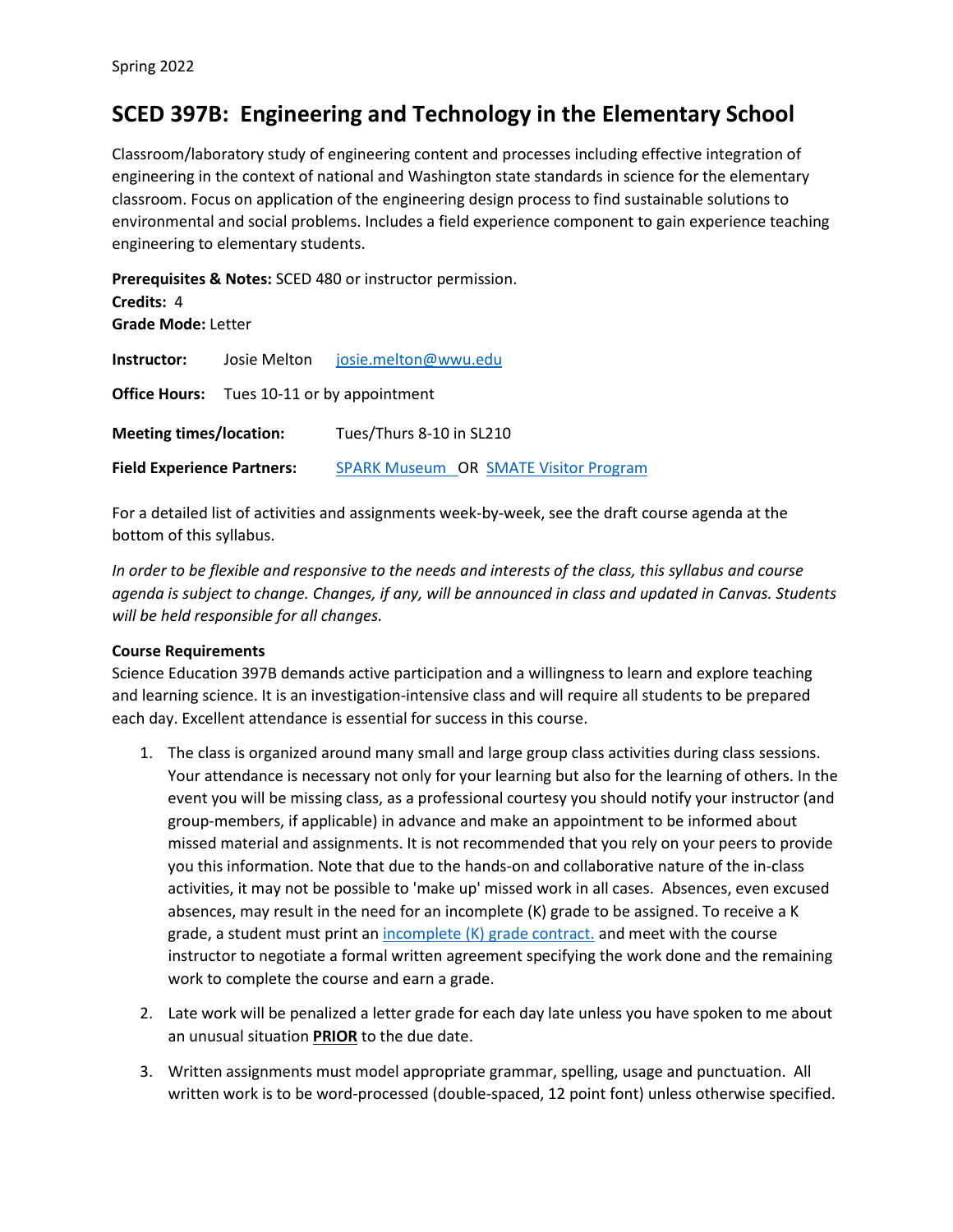Proofread your papers as you would if you were developing a handout for students or parents. The instructor reserves the right to return work for correction prior to grading if there are multiple mistakes in grammar, spelling, and or punctuation.

# **Course Goals & Objectives:**

In this course, prospective teachers (you!) will:

- **1. Critically examine your beliefs about engineering in relation to a vision of effective science teaching and learning**
	- *Analyze how your experiences as a learner have shaped your definition of, attitudes toward, and interest in engineering.*
	- *Critically examine your conception of engineering education, informed by your experiences as both a learner and teacher of science.*

# **2. Deepen your subject matter knowledge for teaching engineering**

- *Critically examine classroom interactions for evidence of student engagement in the engineering design process.*
- *Articulate what elementary students should learn about engineering, and the kinds of problems that are appropriate for elementary students to solve.*
- **3. Develop an understanding of learners, learning, and issues of diversity and equity in engineering education**
	- U*npack the implicit messages embedded in engineering instruction and what they convey about what engineering is and who can do engineering.*
	- *Utilize developmentally appropriate and productive approaches to meet the diverse needs, interests, and abilities of students and create inclusive and equitable science and engineering classrooms.*
- **4. Develop a beginning repertoire of strategies for engineering instruction and assessment**
	- *Design activities aligned to the Next Generation Science Standards that reflect principles of effective science teaching and learning.*
	- *Design and use assessment tools appropriate for formative and summative purposes.*
- **5. Develop the tools and dispositions to study and learn from teaching**
	- *Utilize feedback (from peers/instructors /cooperating teachers) to improve instruction.*
	- *Apply different lenses (e.g., instructional frameworks, research) to analyze and learn from engineering teaching and learning experiences.*

#### **Major Assignments:**

Major assignments are intended to help you meet specific objectives that align with the course goals listed above. Each assignment will be explained in detail with a rationale and evaluation criteria. Weighting of individual assignments towards the final course grade are indicated.

- Class Participation, Professionalism, & Formative Assignments (20%)
- Reading Responses (20%)
- Engineering Autobiography, pre- and post- (20%)
- Engineering Activities (20%)
- Field Experience Reflection (20%)

#### **Minor Assignments:**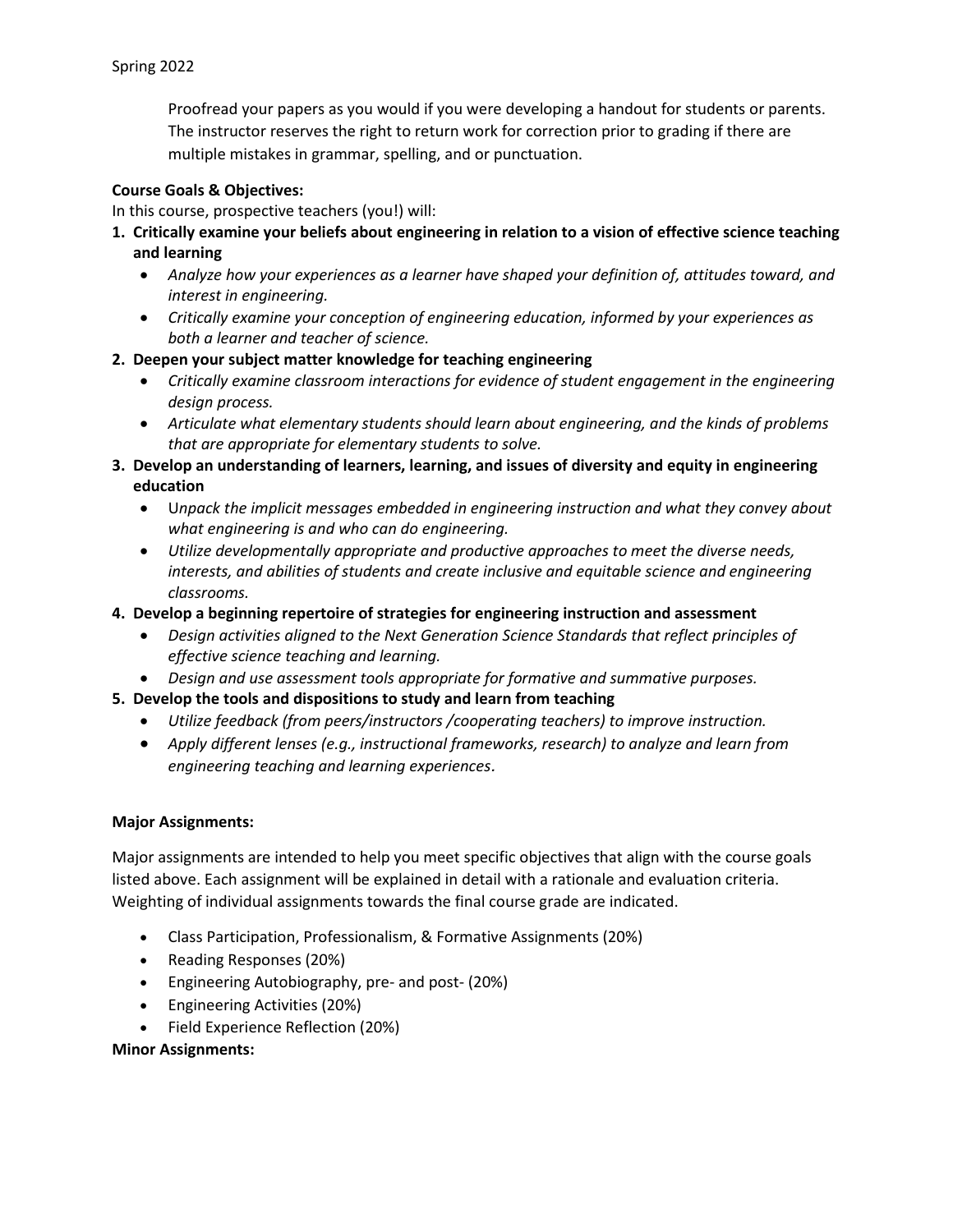## Spring 2022

Minor assignments are intended to scaffold your thinking and prepare you for success on the major assignments. Note that in addition to the graded assignments listed above, you will complete a number of assignments that will act as baseline assessments or that as 'works in progress' will not be counted towards your final grade. These activities and tasks will be explained and assigned throughout the course and will count as complete/incomplete toward your Class Participation, Professionalism, & Formative Assignments grade, or will be included in your grade towards a Major Assignment. For example, points for submitting a draft of your Engineering Lesson Plan could be included in your final grade for that Major Assignment.

## **Grading Scheme:**

Assignments will be graded, and course grades determined as follows:

| Grade A+ A A- B+ B B- C+ C C- D+ D D- F/Z              |  |  |  |  |  |  |  |
|--------------------------------------------------------|--|--|--|--|--|--|--|
| 4-point 4.0 3.9 3.7 3.3 3 2.7 2.3 2 1.7 1.3 1 0.7 0    |  |  |  |  |  |  |  |
| 100-<br>point 100 96 93 89 86 83 79 76 73 69 66 63 63> |  |  |  |  |  |  |  |

## **Texts and required materials:**

- Readings and supplemental materials will be provided in class and/or in this Canvas site.
- No textbook is required.

## **Syllabus Policies**

This course will adhere to Western's [Syllabi Policies.](https://syllabi.wwu.edu/) for Academic Honesty, Accommodations, Ethical Conduct with WWU Network and Computing Resources, Equal Opportunity, Student Conduct Code, and Medical Excuse Policy.

#### **Student Services**

Western encourages students to seek assistance and support at the onset of an illness, difficulty, or crisis. As your instructor, I can be a first point of contact to help you find the campus-based resources you may need. Here are some of the resources WWU offers students:

- In the case of a **medical concern or question**, please contact the Health Center (360) 650-3400 or visit its website: <https://studenthealth.wwu.edu/>
- In the case of an **emotional or psychological concern or question**, please contact the Counseling Center: (360) 650-3400 or visit its website: <http://www.wwu.edu/counseling/> (Links to an [external site.\)](http://www.wwu.edu/counseling/)
- In the case of a **safety concern**, please contact the University Police: (360) 650-3555 or visit its website: http://www.wwu.edu/ps/police/
- In the case of a **family or personal crisis or emergency**, please contact the Office of Student Life (360) 650-3706 or its website: <https://wp.wwu.edu/officeofstudentlife/>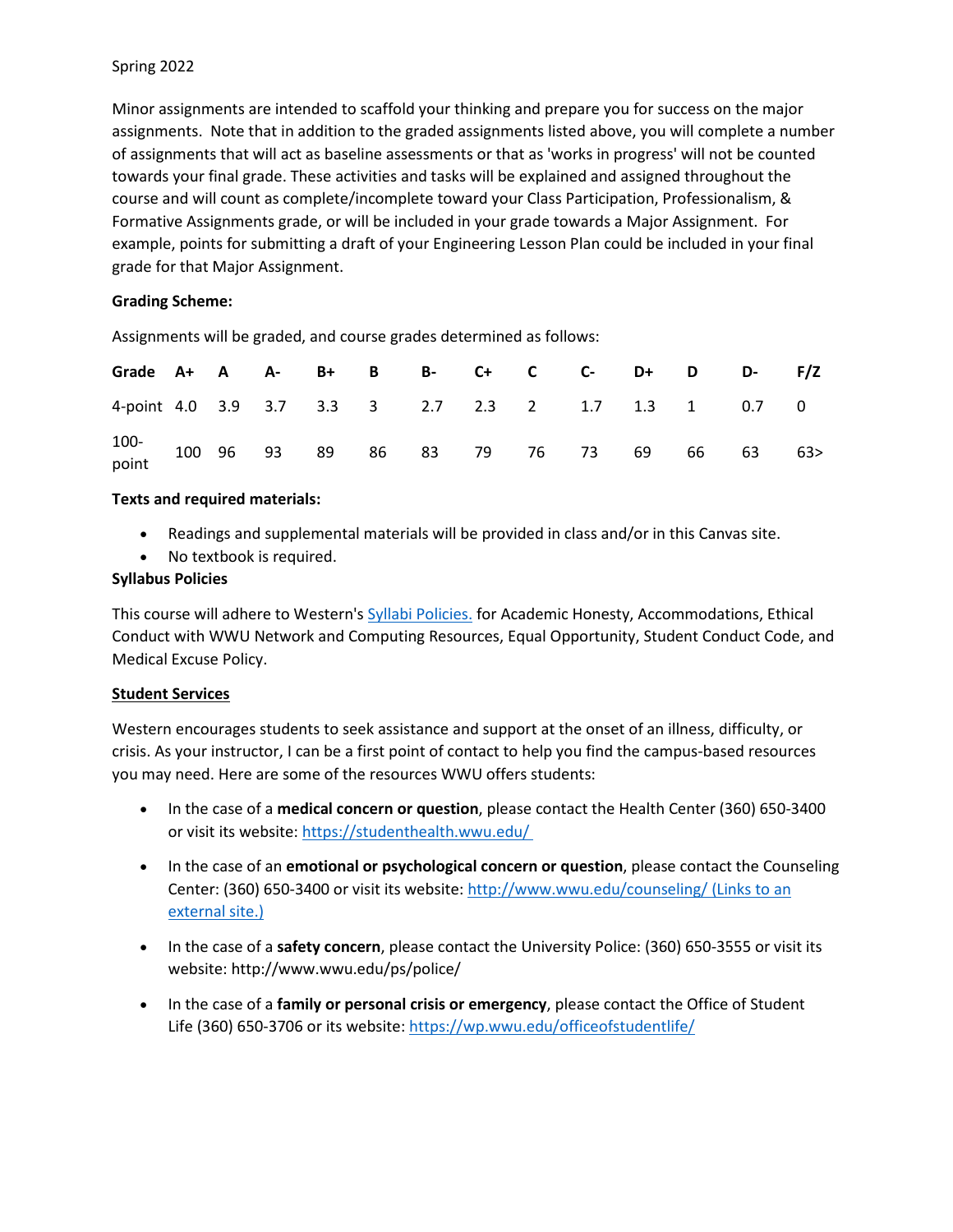# Course Agenda

\*\*This schedule is subject to change – The instructor reserves the right to shift topics/activities based on time constraints and the rate of student learning. Readings will be assigned as needed to support our learning and will be announced in class and on Canvas. All changes will be published on Canvas and announced in class.

| Week           | <b>Theme</b>               | <b>Key Activities</b>          | Course<br><b>Goals</b> | <b>Major Assignments</b><br>(not reading responses) |
|----------------|----------------------------|--------------------------------|------------------------|-----------------------------------------------------|
| $\mathbf{1}$   | What is this course about? | Introductions                  | $\mathbf{1}$           | Initial Ideas Assignment                            |
| Tues           |                            | Intro to engineering           | 2                      |                                                     |
| 3/29           |                            |                                |                        |                                                     |
|                | Who are Engineers?         | <b>Recognizing biases</b>      | $\mathbf{1}$           |                                                     |
| <b>Thurs</b>   |                            | <b>Highlighting statistics</b> | 3                      |                                                     |
| 3/31           |                            |                                |                        |                                                     |
| $\overline{2}$ | Who are Engineers?, cont.  | Addressing                     | $\overline{2}$         |                                                     |
| Tues           |                            | stereotypes                    | 3                      |                                                     |
| 4/5            |                            |                                |                        |                                                     |
| Asynch         | What do Engineers Do?      | <b>Exploring engineering</b>   |                        | Asynchronous module -                               |
| <b>Thurs</b>   |                            |                                |                        | complete in lieu of class.                          |
| 4/7            |                            |                                |                        |                                                     |
| 3              | What do Engineers Do?,     | Intro to Engineering           | $\overline{2}$         | <b>Activity Annotation</b>                          |
| Tues           | cont.                      | <b>Design Process</b>          | 3                      |                                                     |
| 4/12           |                            |                                |                        |                                                     |
| <b>Thurs</b>   | What do k-6 engineers do?  | Analyzing activities           |                        |                                                     |
| 4/14           |                            |                                |                        |                                                     |
| $\overline{4}$ | What do k-6 engineers do?, | Analyzing activities           | $\overline{2}$         | <b>Activity Annotation</b>                          |
| Tues           | cont.                      |                                | 3                      |                                                     |
| 4/19           |                            |                                |                        |                                                     |
| <b>Thurs</b>   | How does engineering       | Comparing/contrasting          |                        |                                                     |
| 4/21           | differ from science?       | science & eng.                 |                        |                                                     |
| 5              | What does engineering      | K-2 model activity             | $\overline{2}$         | <b>Activity Annotation</b>                          |
| Tues           | look like in grades K-2    |                                | 3                      |                                                     |
| 4/26           |                            |                                | 4                      |                                                     |
| Thurs          | What does engineering      | K-2 model activity             |                        |                                                     |
| 4/28           | look like in grades K-2    |                                |                        |                                                     |
| 6              | What does engineering      | 3-5 model activity             | $\overline{2}$         | <b>Activity Annotation</b>                          |
| Tues           | look like in grades 3-5?   |                                | 3                      |                                                     |
| 5/3            |                            |                                | 4                      |                                                     |
| <b>Thurs</b>   | What does engineering      | 3-5 model activity             |                        |                                                     |
| 5/5            | look like in grades 3-5?   |                                |                        |                                                     |
|                |                            |                                |                        |                                                     |
| $\overline{7}$ | How do we design eng.      | <b>Exploring materials</b>     | 3                      | Design an Engineering                               |
| Tues           | experiences for students?  |                                | 4                      | Activity - draft                                    |
| 5/10           |                            |                                |                        |                                                     |
| Thurs          | How do we design eng.      | Brainstorming                  |                        |                                                     |
| 5/12           | experiences for students?, | activities                     |                        |                                                     |
|                | cont.                      |                                |                        |                                                     |